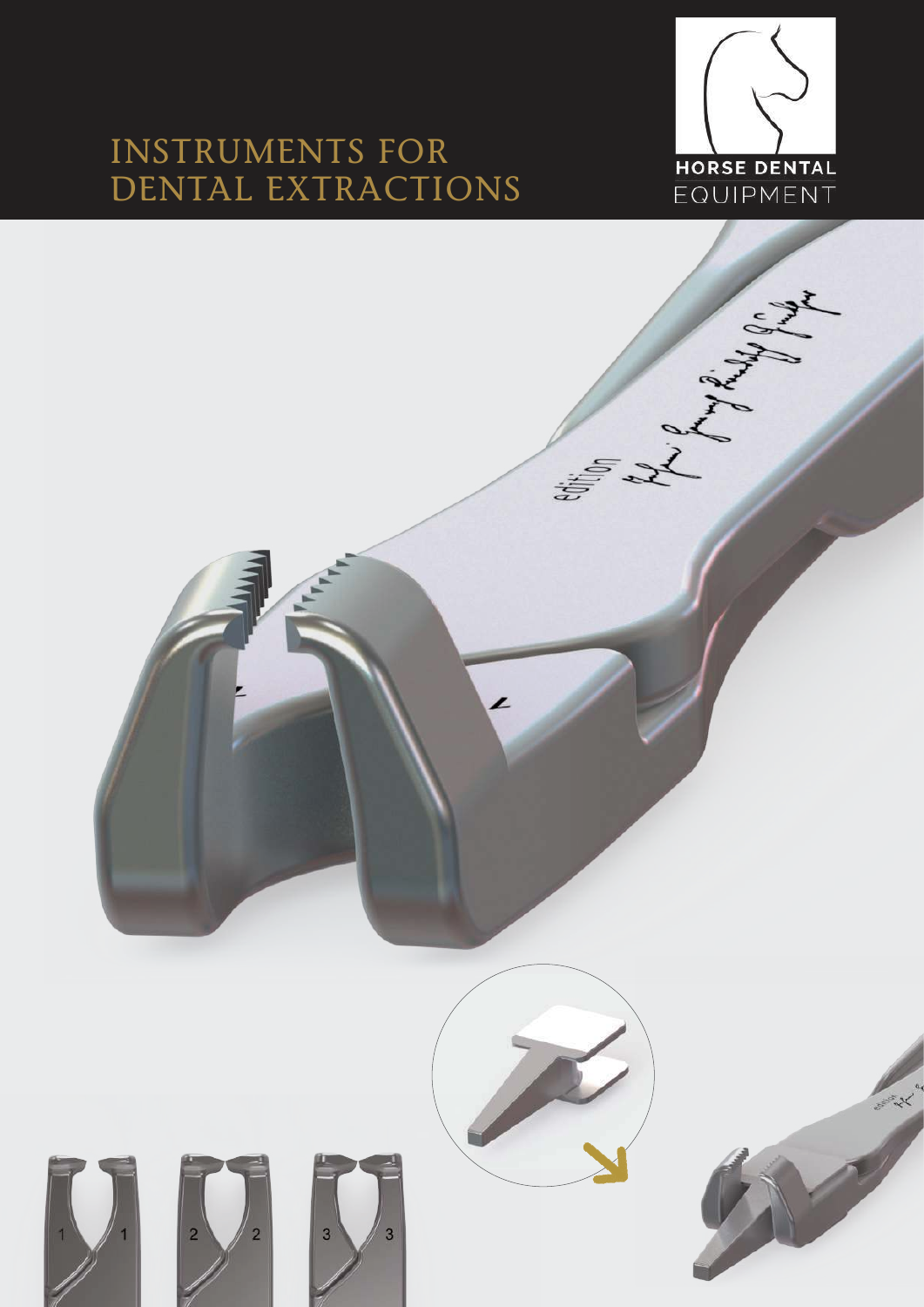### the extractIon sYstem from Pegasos4D moDel: hauPtner

### Edition: Johann Heinrich Friedrich Günther



# Beurtheilungslehre des Pierdes.

This

cand med

Rebft einem Anhange

ber die Lehre von den gefunden und franken Zähnen.





Die Zange Fig. 16 unterscheidet fich von der Fig. 15 da rc, daß der Charniertheil nur 21/4" mißt, die Maulweite 3/5" trägt, und die Maulwangen <sup>5</sup>/s" hoch und <sup>6</sup>/s" dict find.

Comments on Model and Edition

Model Hauptner: The development and construction of these instruments was supported by the company Hauptner. Hauptner has more than 150 years experience on making instruments and produced in the past some of the best forceps available at that time.

#### Edition: Johann Heinrich Friedrich Günther

Who was J. H. Friedrich Günther and what influence did he have to the method of oral extraction of teeth?

He was born in 1794 in Germany. He got educated in Jena, Berlin and Hanover. After he had finished "Royal Equine Vetschool" Hanover in 1818 he started to work as a veterinary surgeon. Only one year later he was called by the school to become a teacher. Apart from his work at the vetschool he ran a private clinic where he tought the older students the practical part. Additionally he was an inspector at the Marstall and gave lessons at the military academy. Since 1840 he did research as well.

In 1847 he became the director of the Hanovarian vetschool. He strongly increased the level of education of veterinary surgeons during that time.

Alongside teaching he did a tremendous high quality work concer ning the development and construction of surgical instruments. Furthermore, he gathered a comprehensive collection of diseased teeth. He is, indeed, considered as a founder of the equine dental surgery. Together with his son he wrote a booklet about horses' teeth which was published in 1859, one year after he had died.

Even 50 years after his death his extraction forceps were widely used and highly valued. He was doing oral extraction of equine teeth at a high level. Unfortunately this knowledge got lost over the following century. His early work is only little known and it is a mission to make it accessible again to veterinarians. His early literature of 1859 is highly recommended because it is still up to date in many respects. In order to support the rediscovery of his work we named this forceps and spreader line after him: Edition "Günther".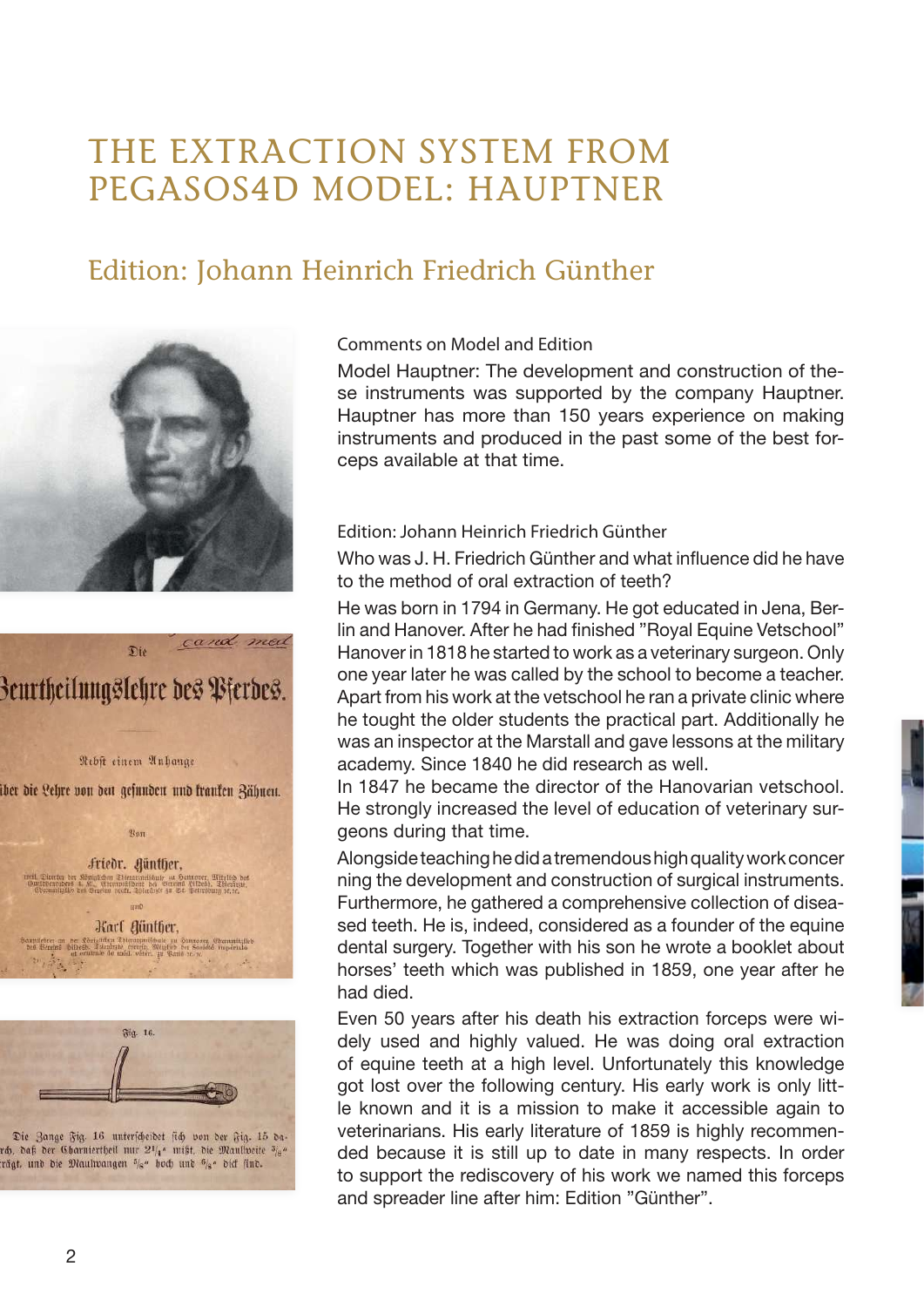The Spreader and Forceps System was developed to improve oral extraction techniques in equine dentistry.

Great efforts have been invested to design the instruments as ergonomic and efficient as possible. The different sizes of spreader blades enable a standardized stepwise working process. Thereby, the duration and success rate of the extractions are influenced very positively.

The extreme precision of the joint creates



the possibility to disassemble and reassemble the single halves of the instruments. It enables a variety of combinations that has not been available vet.

like the combination of spreader and forceps within one instrument. It is most helpful in cases of slab fractures and very tight interdental spaces especially in the lower jaw. It also enables a thorough cleaning of all parts.



#### Manufacturing

- Instruments are made of heat-treated surgical stainless steel.
- The body is milled out of one piece on a 5-axis-CNC-milling centre.
- The spreader inserts are laser-welded and labeling is done with a laser marking system.
- The construction was tested with FEM-analysis and does still have, at a 80 kg handle pressure, a safety factor of 3.
- Made in Germany\*.
- 5-year warranty.

#### General notes on maintenance

The possibility to disassemble the instruments enables easy and thorough cleaning. This should be done after each use. From time to time the fulcrum pin should be treated with surgical instrument silicone spray.

All instruments are fully autoclavable and chemically disinfectable.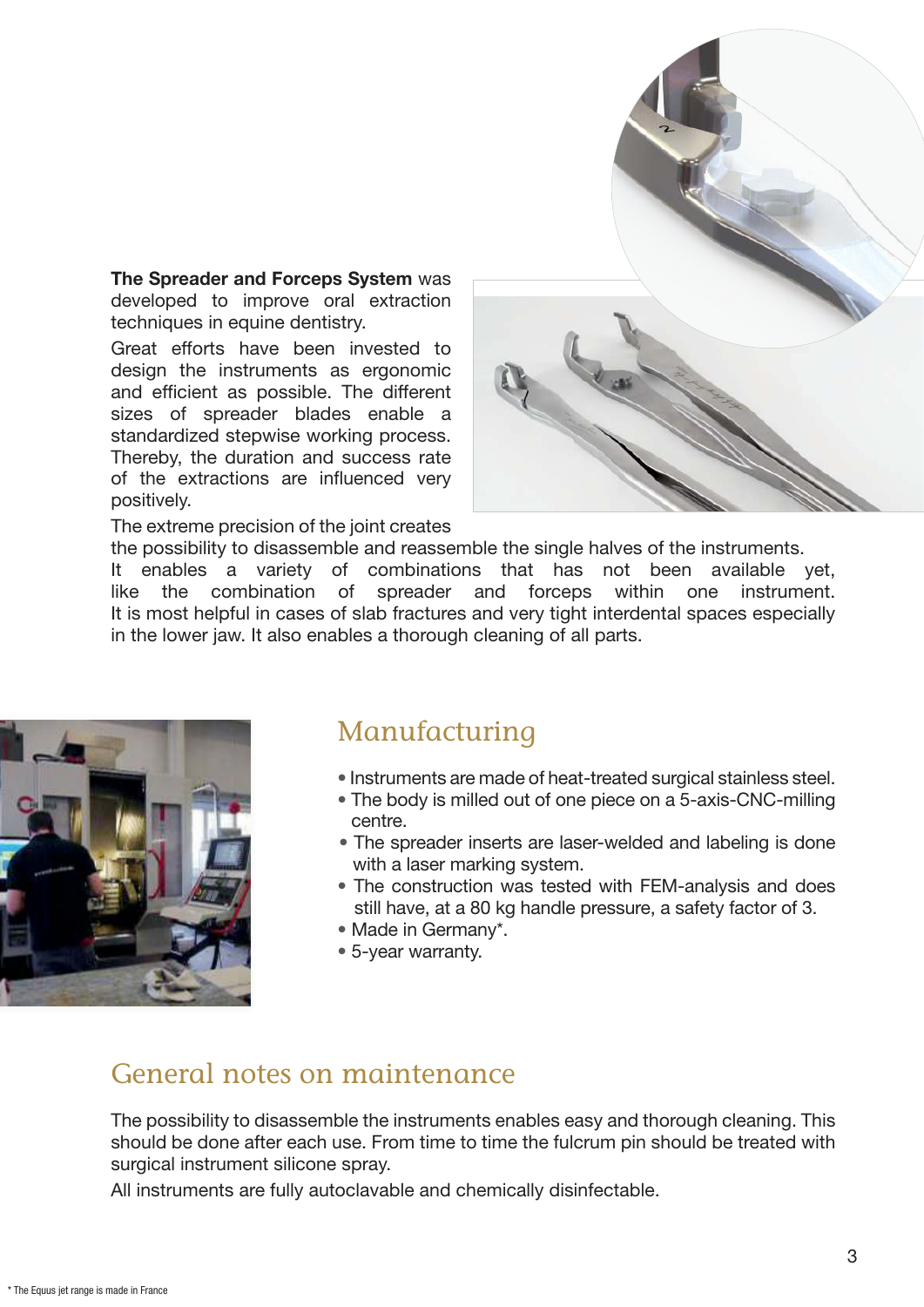### molar sPreaDers

Molar spreaders are used to loosen the periodontal ligament and hence the tooth, through applying it to the interdental space.

There are three different spreader sizes. They allow a standardized stepwise working process. This enables a very careful and crown-saving work. It significantly improves the success rate of oral extractions.

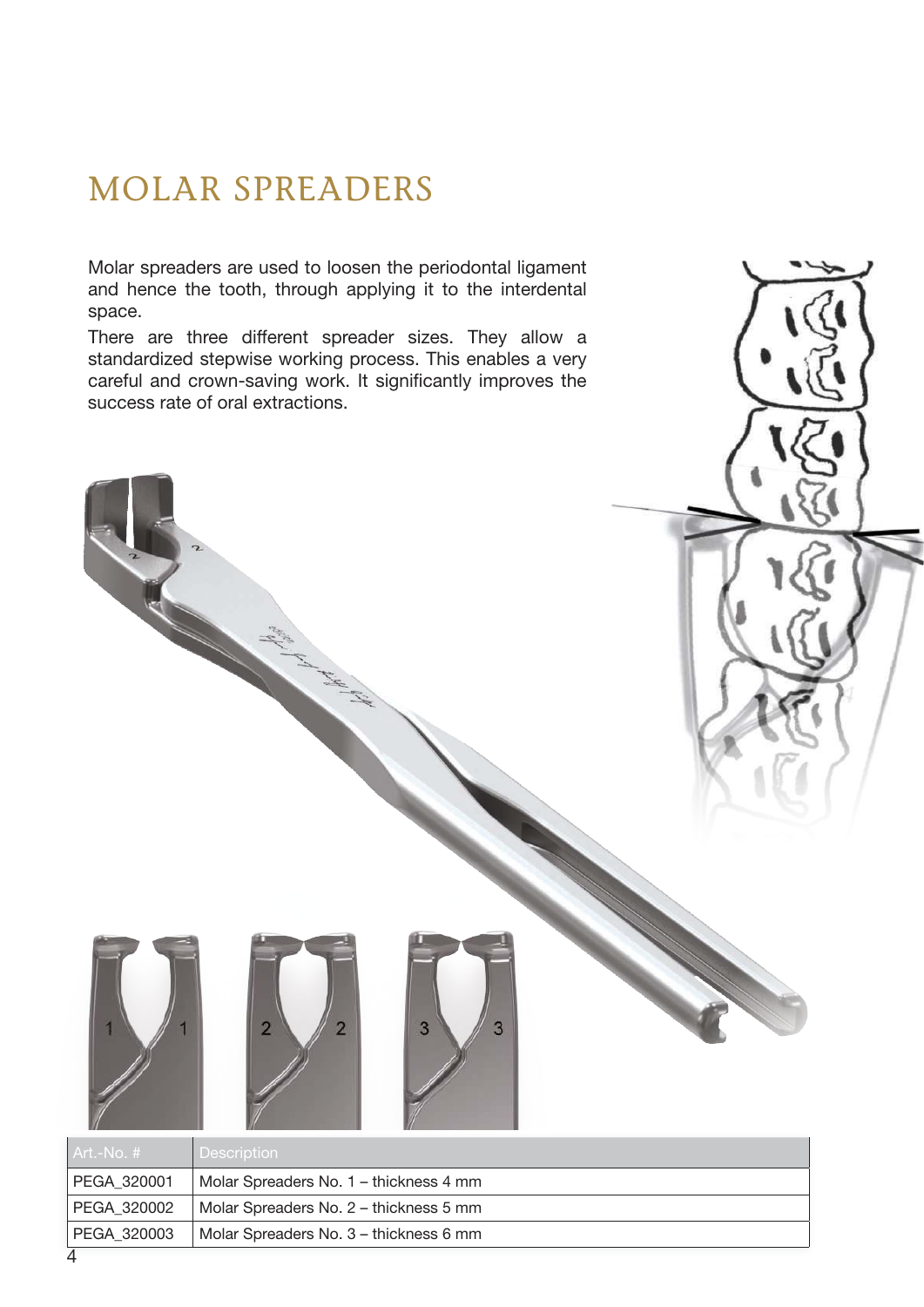#### Differences between No.  $1 - 3$



Molar Spreader No.1, the thinnest one with a 4 mm (0.16 inches) thickness (blue), does additionally have a cleft (red) between the jaws. Therefore, the handles don't need to open that far. This enables a more ergonomic first spreading step. One can apply a much more controlled force. This is especially helpful in case of fragile teeth.

The varying jaw thickness enables different spreading effects.

Spreader No. 1 – Narrow – the 4 mm (0.16 inches) thickness works much finer than No. 2 – Medium. No. 1 is mainly used as the first step spreader for the maxillary cheek teeth because they are wider than mandibular cheek teeth.

**Spreader No. 2 – Medium** – the 5 mm (0.19 inches) thickness works for the upper jaw as a second step and for mandibular cheek teeth as a first step.

Spreader No. 3 – Wide – the 6 mm (0.24 inches) thickness is used only partially (1/3-2/3) for the maxillary cheek teeth and up to full effect for mandibular cheek teeth.

It is recommended to use the forceps to loosen the tooth with rotational movements between the spreading steps, otherwise the risk of breaking the tooth/roots will increase.

### Interchangeability



Additionally, the application of spreaders in combination with forceps is possible thanks to its interchangeability. This is especially helpful in cases where the interdental space is not wide enough to use conventional spreaders. This is the case in slab fractures and for the lower jaw.

Cavity: one has to be careful on side of the forceps part otherwise breakage of the tooth can occur.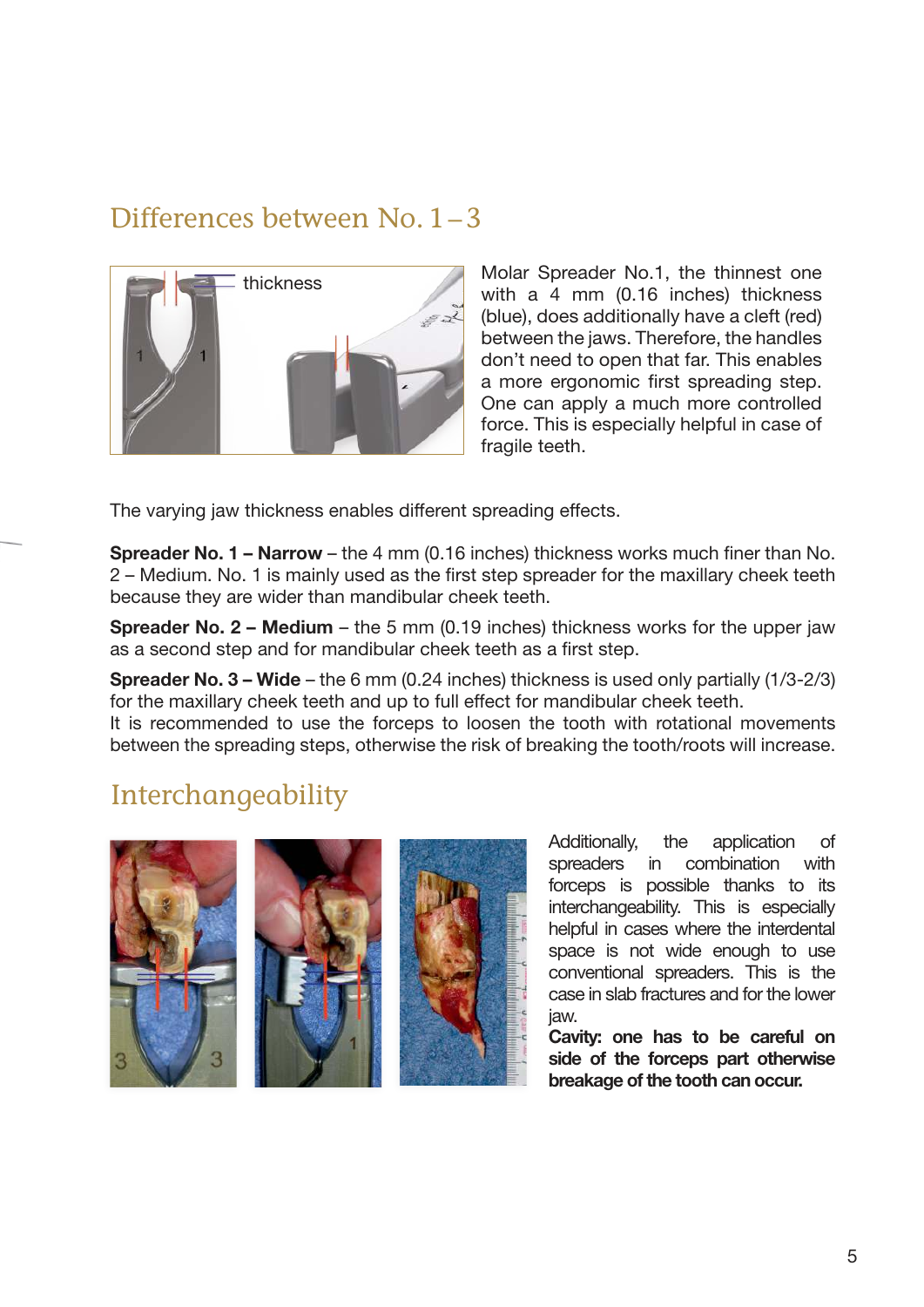## EXTRACTION FORCEPS



Extraction forceps are used to further loosen teeth with rotational and tilting movements and finally to extract the teeth in combination with a fulcrum.

The **Extraction Forceps No. 1** is particularly helpful for mandibular cheek teeth extractions but can also be used for the upper jaw.

The Extraction Forceps No. 2 is specifically designed for the wider maxillary cheek teeth. The Extraction Forceps can be disassembled and reassembled again in many different ways like the spreaders.

For horses with small heads we developed the "Pony Model". The actual version is dedicated to Professor Padraic Dixon from the University of Edinburgh who, at the end of the 20<sup>th</sup> century, made great efforts to reintroduce oral extraction techniques.

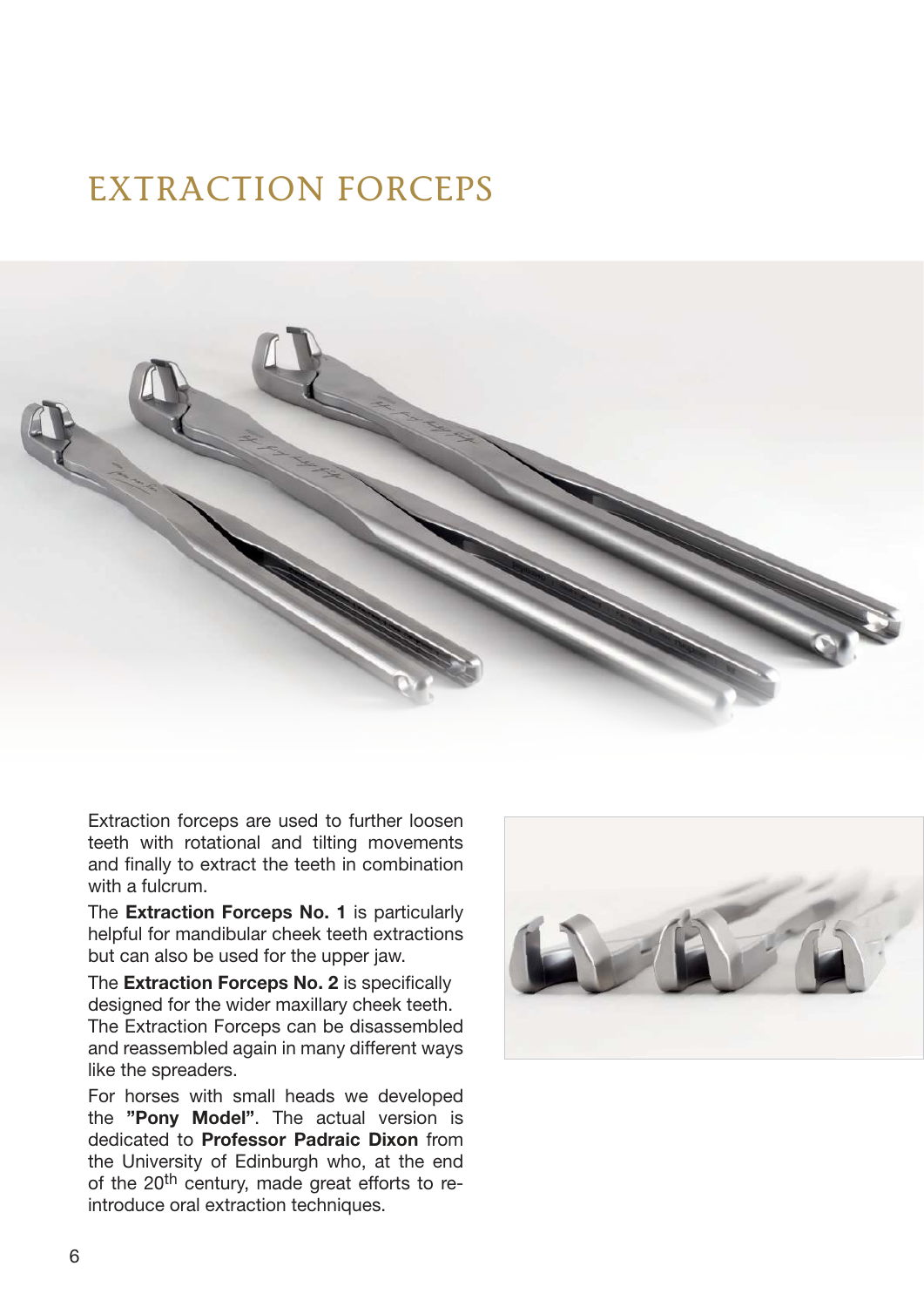### reVerse fulcrum

Thanks to this new Reverse Fulcrum Extension there is no extra Reverse Fulcrum Forceps needed. This system works both for lower and upper cheek teeth. It is especially recommended for 06 and 07's. It can be a quite helpful approach for lower 09 and 10 as well due to the curved nature of these teeth.



| l Art.-No. # l | <b>Description</b>                                             |
|----------------|----------------------------------------------------------------|
| PEGA 321020    | Molar Forceps – Pony                                           |
| PEGA 321001    | Molar Forceps No. 1 – large                                    |
| PEGA 321002    | Molar Forceps No. 2 – large                                    |
| PEGA 321010    | Reverse Fulcrum Extension (fits Molar Forceps No. 1 and No. 2) |